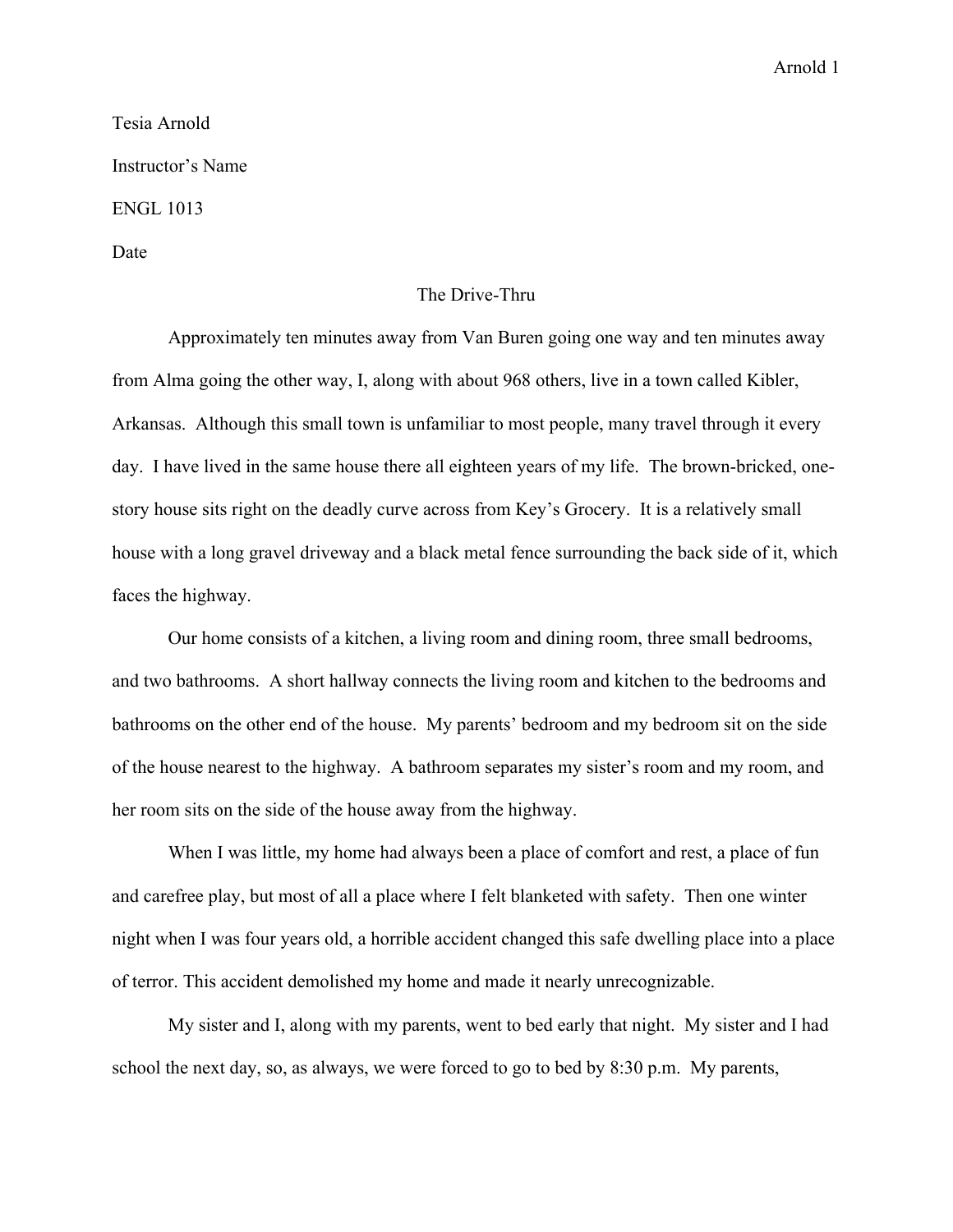Arnold 2

exhausted after a long day at work, went right to bed after saying a prayer with us and tucking us in. After the chatter of my parents died down and my dad's snoring continued at a steady rhythm and pace, I quietly hopped out of my bed and tip-toed to my sister's room.

My sister was three years older than I, so she almost always kicked me out of her room within five minutes of my being there. But for some reason, that night she happily welcomed me in. I crawled up into her soft bed, and as soon as my head hit the pillow, my body was overtaken by tiredness. We quietly giggled and teased with one another, for we knew if we awoke our parents, I would be sent back to my room and we would both be unjustly punished the following day. After about ten minutes, we fell asleep.

Nearly six hours later, my family and I were abruptly awakened. A gray Pontiac had plowed through our fence and yard and driven into our house, directly into my room. I quickly popped up out of my sister's bed, thinking I had just had a horrible nightmare. But my sister had awakened also, and after hearing loud screams coming from my mother, I knew what I was experiencing was not just a dream. Not knowing what had happened, my sister and I sprinted toward my parents' room. We never made it. Once we reached my room, we could go no farther.

Our bodies froze at the sight of that car that had crashed into my room. I was more scared than I had ever been. I began to bawl in utter fear of the total destruction that I saw. The car had driven through my bedroom and slammed my dresser up against the headboard of my bed. My toys and clothes had been scattered everywhere, and smoke filled the room.

My mom and dad came running. My mom had tears in her eyes as she ran up to me, hugging me and asking me if I had been hurt. She asked me if I was in my bed and several other questions I cannot recall. I could not speak. My sister answered all of my mom's questions and